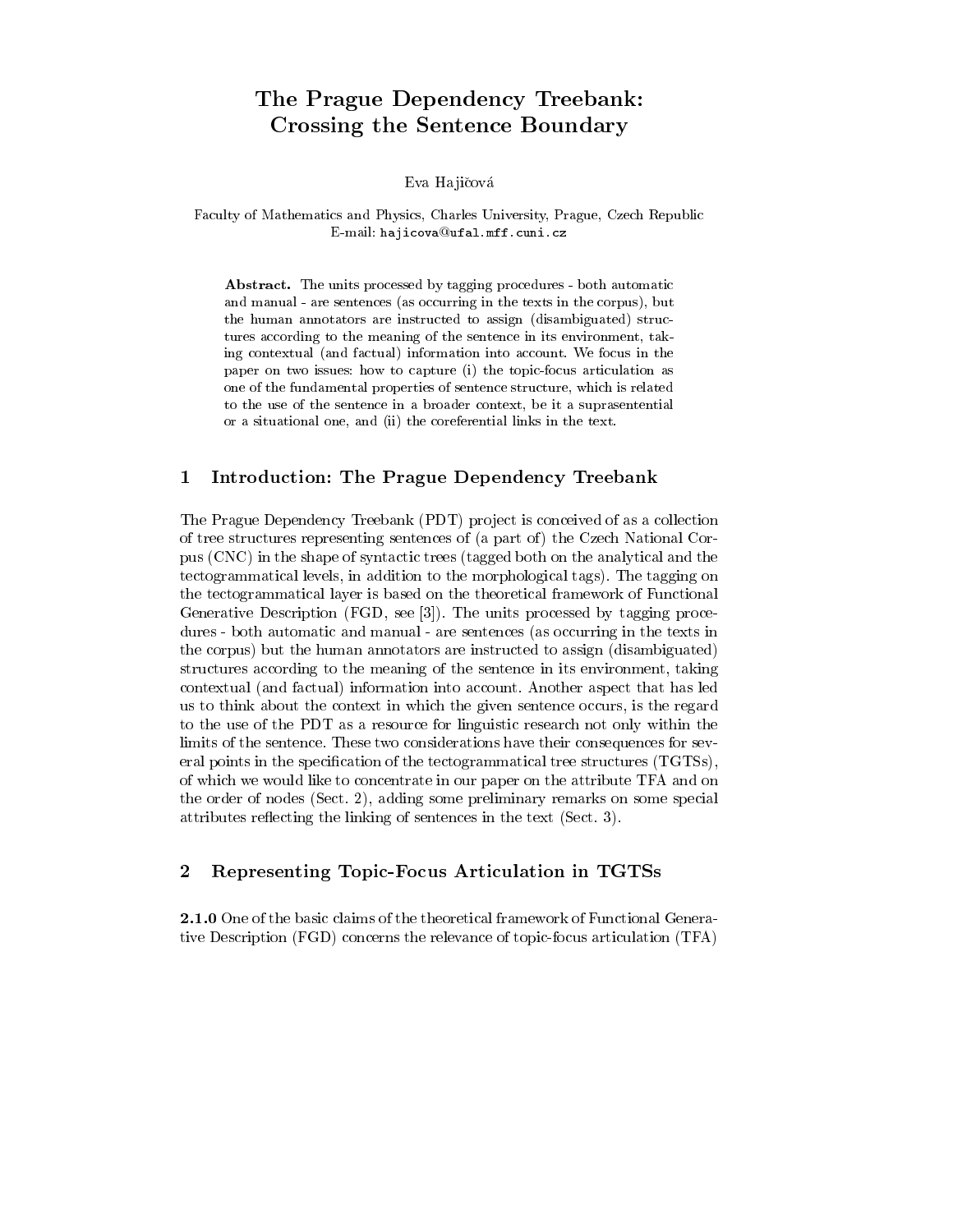for the meaning of the sentence; the representations of meaning (tectogrammatical representations, TR's) thus capture both the syntactic (dependency) relations and the TFA. TFA reflects the communicative function of the sentence: topic can be informally paraphrased as what the sentence is about' and focus as the information that is 'asserted' about the topic. As a matter of fact, this dichotomy is derived from the primary distinction of contextually bound and non-bound nodes in the syntactic tree and from the underlying order of nodes (corresponding to the so-called communicative dynamism). A detailed empirical analysis and a formal account of TFA is given in the writings quoted below;

2.1.1 The relevance of TFA for the meaning of the sentence, and thus also for annotations on the underlying level, can be illustrated by the following cases:

(i) The semantic relevance of TFA has already been pointed out by [2] and is exemplied in (1); in Czech no special constructions to change the TFA are needed in this case. (The capitals denote the placement of the intonation centre.)

- (1) a. English is spoken in the SHETLANDS.
	- b. In the Shetlands, one speaks ENGLISH.

The sentence  $(1)(b)$  is certainly true (at least in the actual world); this is not the case with (a), which in a prototypical situation implies that the Shetlands are the only (or, maybe, the most important, prevailing etc.) country where *English* is spoken. In (a), we speak 'about' English (English is in the topic), and inform the hearer in which countries it is spoken; in (b), we speak 'about' the Shetlands (the Shetlands is in the topic) and state which language is spoken there.

(ii) The semantic relevance of TFA is also supported by the semantics of negation, which shows a close relation to the position of negation in topic or focus:

- (2) John didn't come because he was ill.
	- a. The reason for John's not-coming was his illness.
	- b. The reason for John's coming (e.g. to the doctor) was not his illness but something else (e.g. he wanted to invite the doctor for a party).

If (2) is uttered with the meaning of (b), John might have been ill but not necessarily so, and it is implied that John did come, while (a) implies that John was ill and he did not come. This difference in meaning is a result of different TFA's of (a) and (b): (a) is 'about' John's not-coming (*John didn't come* is in the topic part of the sentence); when the operator of negation is in the topic, the end of the scope of negation coincides with the boundary between topic and focus and the elements in the focus trigger, in a prototypical case, a presupposition. In (b), the sentence is about John's coming, and what is negated is that the reason was not his illness; the operator of negation together with the *because*-clause is in the focus and as such triggers allegation rather than a presupposition.

(iii) Similar situation obtains in case of operators called in the recent linguistic literature focalizers; there belong such particles as only, also, even, etc. A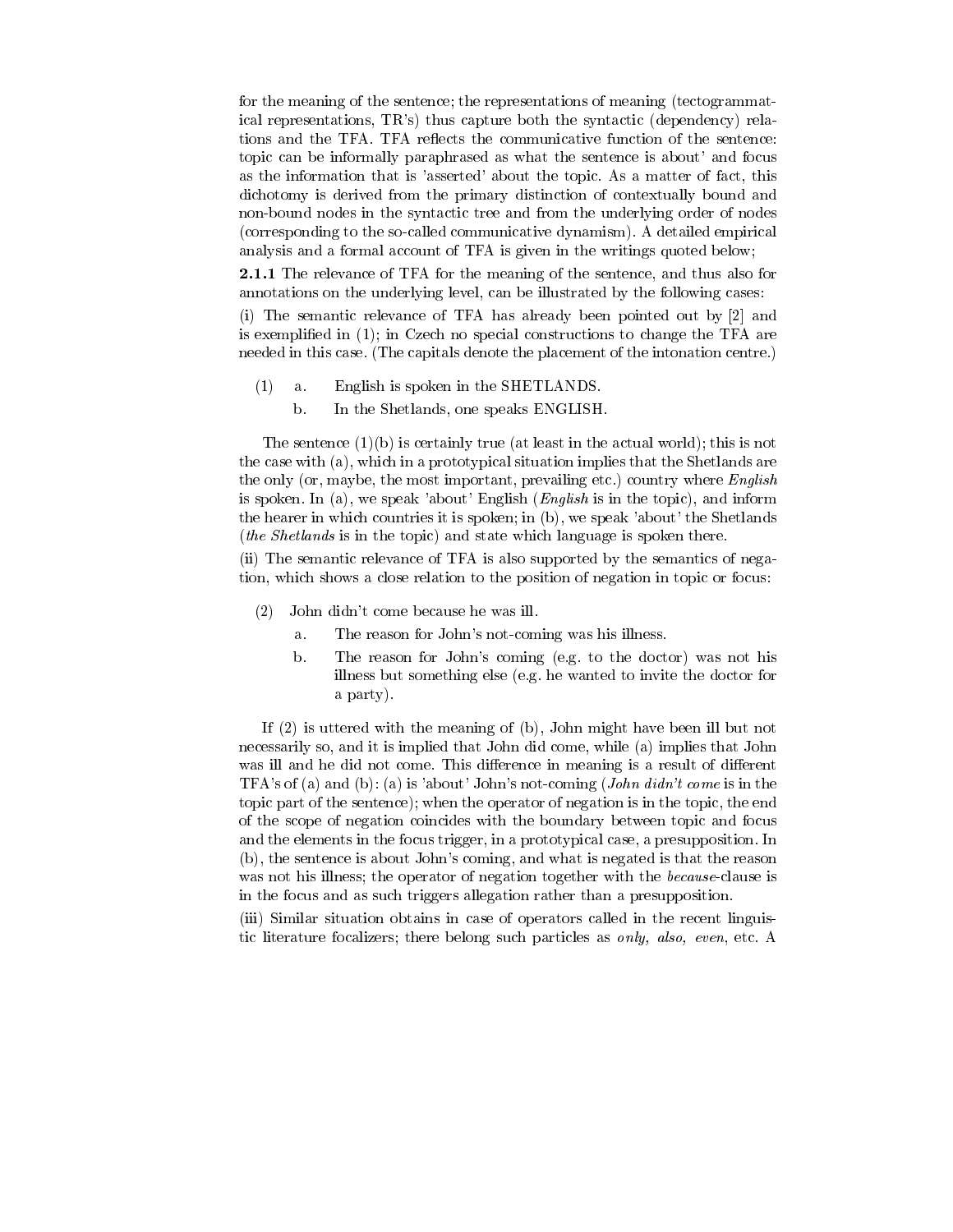detailed analysis of the meaning of constructions with such focalizers is given in [1]; in the present paper, we will reserve ourselves to one example:

(3) John only introduced Sue to BILL.

The meaning of the focalizer *only* indicates that an alternative is being chosen from a set of alternatives: the statement can be understood as being 'about' John's introducing Sue (topic), who could have chosen several people to whom he could introduce her; it is said that it was Bill (focus) and no other person, to whom Sue was introduced by John. The focus of the focalizer *only* prototypically coincides with the focus of the sentence.

It should be noticed in this connection that an important role is played by the position of the intonation center ; a change of the position of the intonation centre indicates a different TFA of the sentence:  $\;$ 

(4) John only introduced SUE to Bill.

Now the statement can be understood as being 'about' John's introducing to Bill (topic), and it is said that it was Sue (focus) and no other person, who was introduced to Bill by John. Here again the focus of the focalizer only is equal to the focus of the sentence.

2.1.2 Paying due respect to TFA offers a good support for the assignment of reference, as illustrated by examples (5) and (6).

- (5) a. The chair stood in front of a TABLE. This was old and shabby.
	- b. The chair stood in front of a TABLE. It was old and shabby.
- (6) The chair stood in front of a TABLE. It was small, round, with three legs.

The strong pronoun this in the second sentence in  $(5)(a)$  refers to the item displaying the highest activation, i.e. a table; prototypically, it is the item constituting the focus proper and as such carrying the intonation center of the sentence. The reference by a strong pronoun in such cases is unambiguous, though it should be kept in mind that the reference to the item with the highest acti vation can be overshadowed by inferencing, based on world knowledge.With a weak pronoun in the second sentence in  $(5)(b)$ , the preferable reference is to the subject of the preceding sentence, i.e. the chair. The reference by a weak pronoun is ambiguous, though there is a preferred reading keeping the syntactic symmetry (there is a tendency to preserve the subjects in the successive sentences, if possible).

2.2 Three values of the TFA attribute are distinguished:

(i) T (a non-contrastive contextually bound node, with a lower degree of com municative dynamism, CD, than its governor),

(ii) F (a contextually non-bound node, "new" piece of information),

(iii) C (a contrastive (part of) topic; in the present stage, this value is assigned only in cases in which the node concerned is in a non-projective position).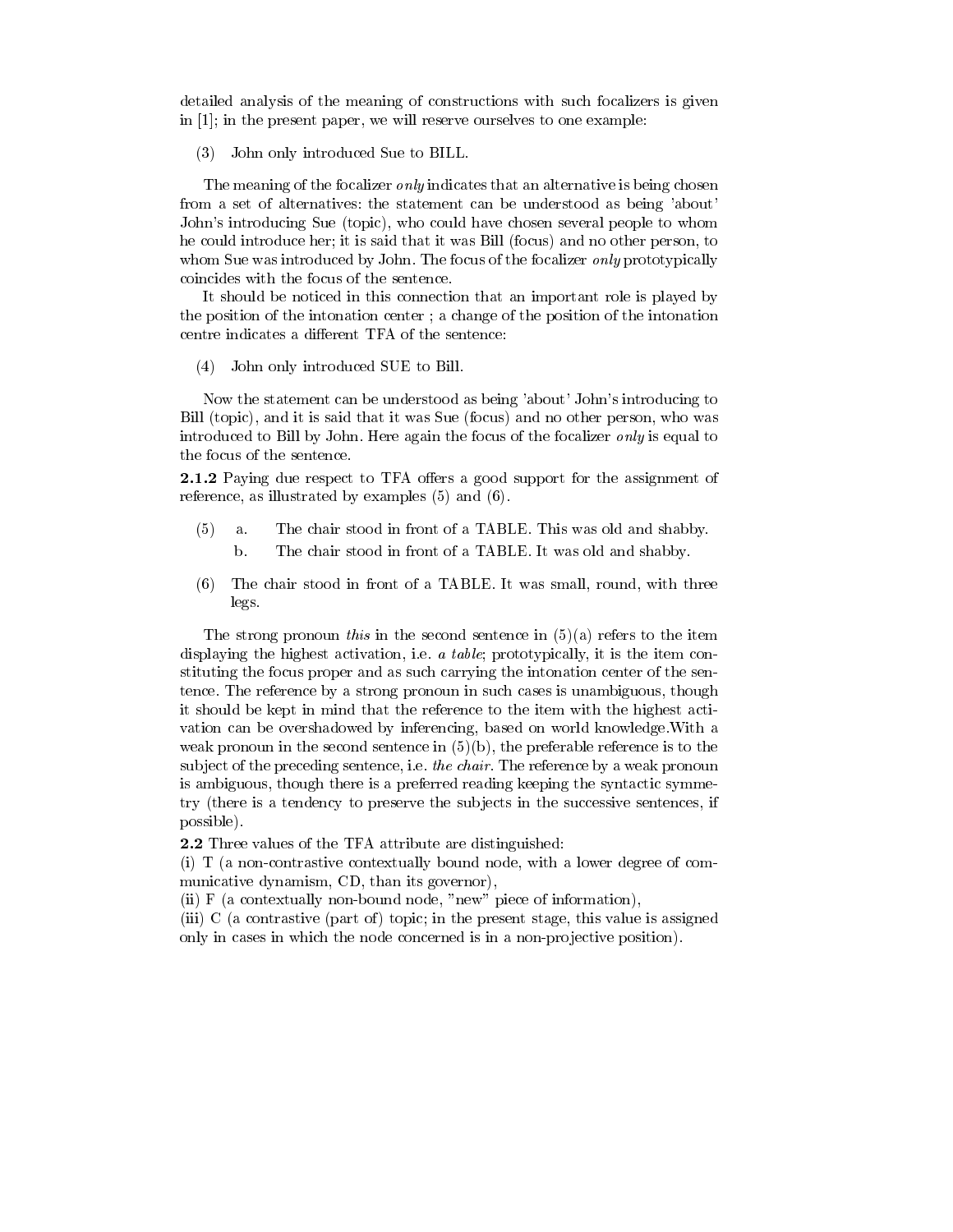It is assumed that an F node is always more dynamic and a C node is less dynamic than a sister or parent T node.

The following examples illustrate these three values: The following examples in the following examples in the set of  $\mathbf{f}$ 

- (7) (Nadpis: Volby v Izraeli.) Po volbách(T) si Izraelci(T) zvykají(F) na nového(F) premiéra(F). (Headline in the newspapers: Elections in Israel.) After the elections(T), the Israelis(T) get used(F) to a new(F) Prime  $Minister(F)$ .
- (8) Sportovec(C) on(T) je(F) dobrý(F), ale jako politik(C) nevyniká(F). Sportsman(C) he(T) is(F) good(F), but as a politician(C) he does not  $excel(F)$ .

2.3 The instructions for the assignment of these values are formulated as follows:

**2.3.1** In prototypical cases, i.e. cases of projective ATSs:

(i) left side dependents on the verb get T (except for cases in which this dependent would clearly carry the intonation center, IC),

(ii) the rightmost dependent of the verb gets F (under the assumption that it carries the IC; if the IC is placed more to the left, then every item dependent on the verb and placed after IC gets T),

(iii) the verb and those of its dependents that stand between the verb and the node assigned F and are ordered (without an intervening sister node) according to the systemic ordering (for Czech the systemic ordering (SO) of the main types of dependency is Actor <sup>&</sup>lt; Temporal <sup>&</sup>lt; Location <sup>&</sup>lt; Instrument <sup>&</sup>lt; Addressee <sup>&</sup>lt; Patient  $\lt$  Effect; for the notion of SO see [3]), get F, unless they are repeated (perhaps coreferential, associated with or included in the meaning of their antecedent) from the previous sentence or context; the nodes between the verb and the node assigned F and the repeated nodes get T, as well as those placed more to the left than what would correspond to SO,

(iv) embedded attributes get F, unless they are only repeated or restored in the TGTS. TGTS, TGTS, TGTS, TGTS, TGTS, TGTS, TGTS, TGTS, TGTS, TGTS, TGTS, TGTS, TGTS, TGTS, TGTS, TGTS, TGTS, TGTS, TG

(v) indexical expressions such as 'ja'  $[I], 'ty'$  [you], 'ted' [now], 'tady' [here], weak forms of pronouns, as well as pronominal expressions with a general meaning ('nekdo' [somebody], 'jednou' [once upon a time] get T, except in clear cases of contrast or as bearers of IC,

(vi) strong forms of pronouns get the value F; after prepositions, the assignment of  $T$  or  $F$  these forms is guided by the general rules (i) - (iii),

(vii) restored nodes (i.e. those that are absent in ATSs but are added in the corresponding TGTSs) are always assigned T (and as such depend on their governors from the left.

2.3.2 An application of the above instructions leads to the following assignments of the values of the TFA attribute in sentences (9) through (14).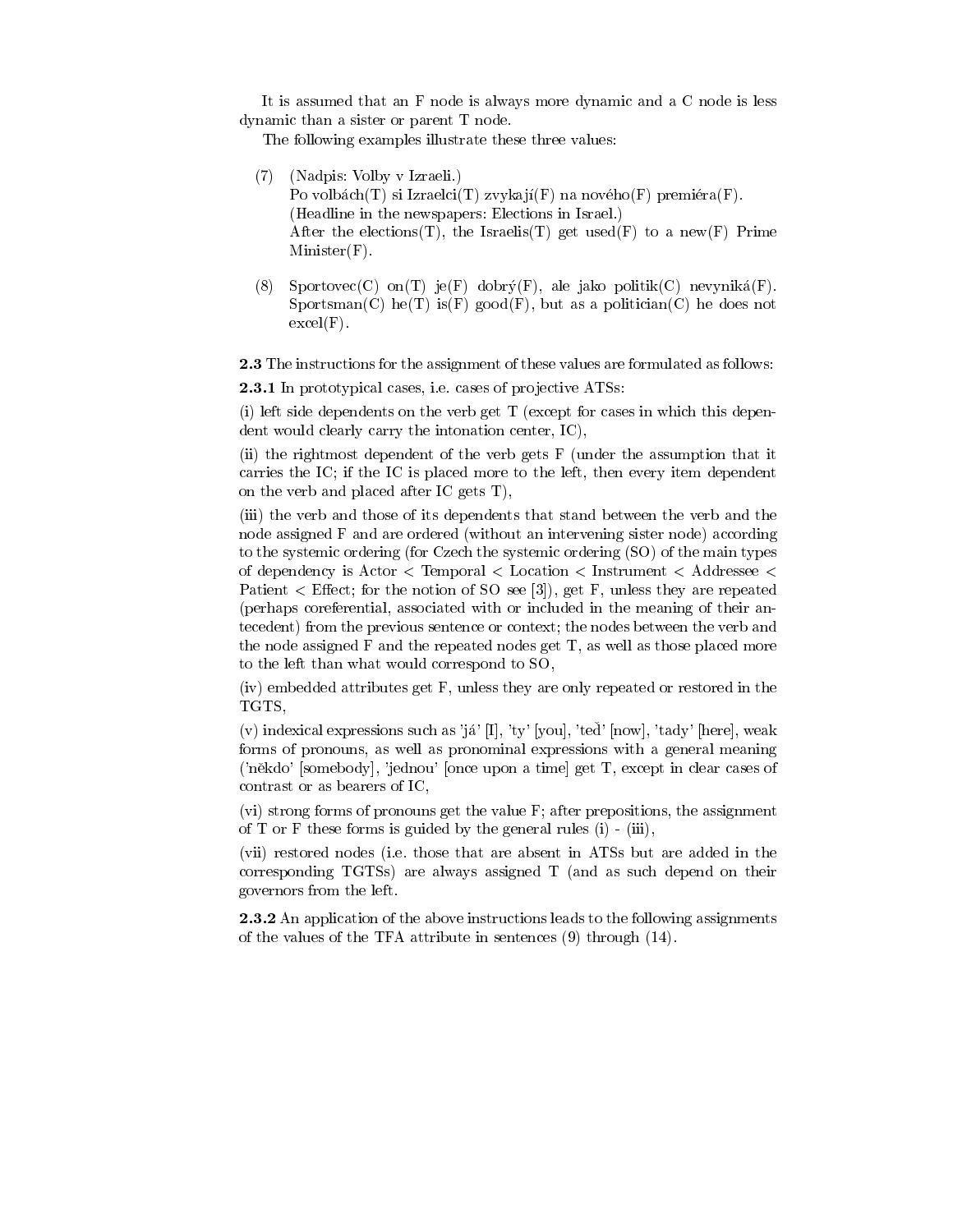(9) Některé(T) ekologické(F) iniciativy(T) označily(F) informaci(F) o chys $taném(F)$  teroristickém(F) útoku(F) za provokaci(F).  $Some(T) ecological(F)$  initiatives(T) denoted(F) the information(F) about a prepared(F) terroristic(F) attack(F) as a provocation(F).

The node for *iniciativy* gets T according to (i), the node standing for za provokaci gets F according to (ii), the node for the verb *označily* and the node for informaci, which carries the functor Patient and as such stands in the hierarchy of systemic ordering before Effectum (i.e. the order is in accordance with the systemic ordering) get F according to (iii), and the nodes representing the attributes některé, ekologické, chystaném, teroristickém, útoku receive the value F according to (iv). According to the definition of topic and focus in the Functional Generative Description, this assignment of TFA values results in the following bipartition of the sentence into topic and focus:

(9') topic: nektere ekologicke iniciativy focus: označily informaci o chystaném teroristickém útoku za provokaci

Even though we work with written texts, it is sometimes evident that the author of the text assumed the sentence to be 'read' with a non-prototypical placement of the intonation centre, see (10):

(10) (Většina ministrů Stěpašinovy nové vlády patří k věrným druhům nejznámějšího ruského intrikána Berezovského.) I Aksjoněnko $(F)$  udržuje $(T)$ s Berezovským $(T)$  blízké $(F)$  styky $(T)$ .

(The ma jority of the ministers of Stepasinov's new government belongs to faithful friends of the best known Russian intriguer Berezovskij.) Even(F) Aksjonenko(F) keeps(T) with Berezovskij(T) close(F) contacts(T).

The value  $(F)$  with the node for *Aksjonenko* is assigned according to (i) because in the given context this word would be a bearer of the intonation centre; the node for contacts gets T inspite of the fact that contacts is the last word of the sentence; this is in accordance to the instruction (ii).

In a prototypical case, the embedded attributes are more dynamic than their head words and thus receive F; in specific cases of repetitions or restoration of the respective node (as in  $(11)$ ) they get T (the restored nodes in  $(11')$ ) are enclosed in square brackets):

- (11) (Tento tyden se opet sesla poslanecka snemovna.) Vcera zasedaly parlamentní komise pro bezpečnost a pro zahraniční styky. (This week again the parliament is in session.) Yesterday there was a meeting of the parliament committee for security and for international relations.
- (11') Včera(T) zasedaly(F) parlamentní(F) komise(F) pro bezpečnost(F) a [parlamentní(T)] [komise(T)] pro zahraniční(F) styky(F).

The instructions (v) and (vi) hold for the nodes for  $tady$  (here) and for the strong form of pronoun *jeho* (him) in  $(12)$ , respectively: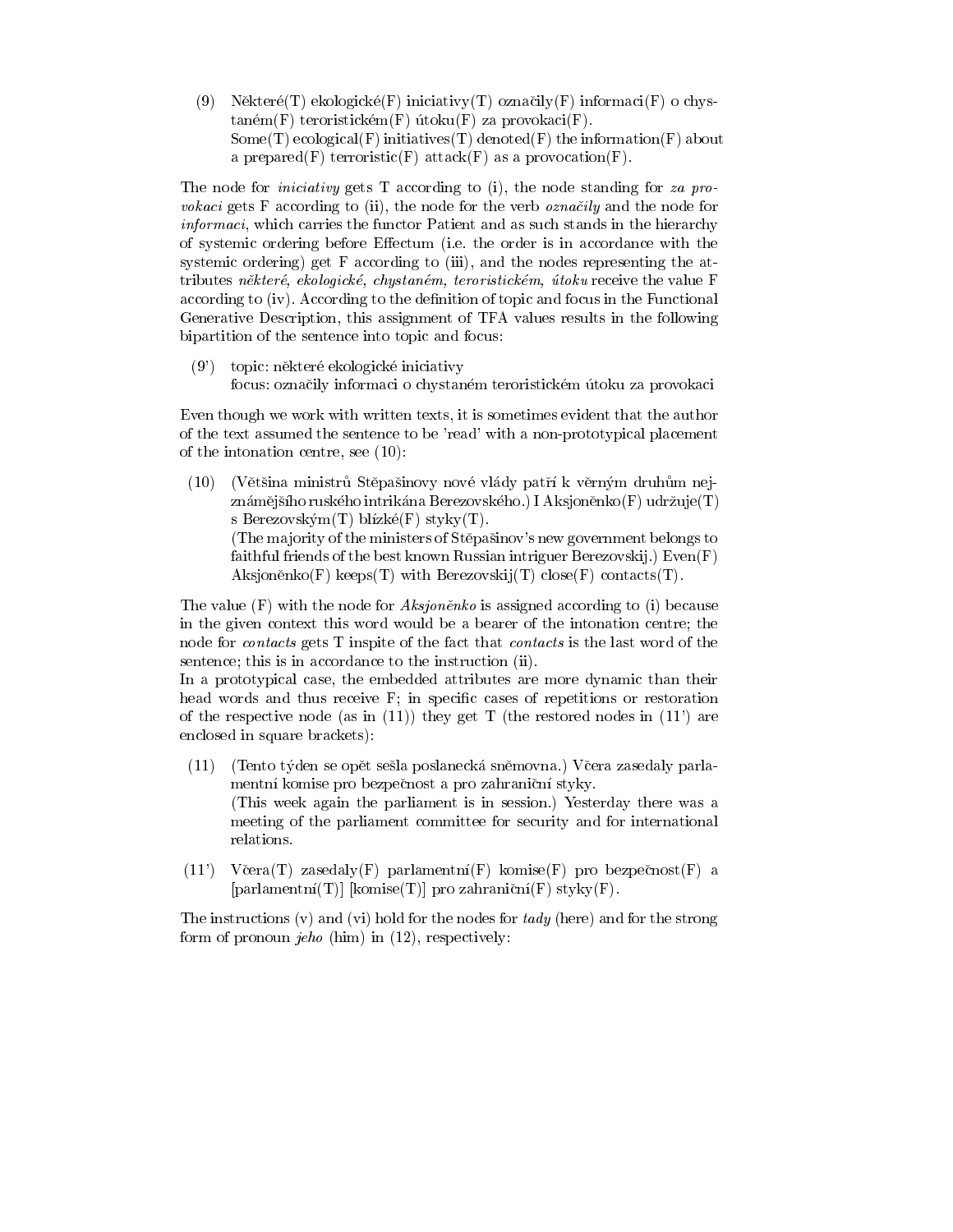(12) (Pro českou hudbu je Charles Mackerras jedinečnou osobností.) Tady(T) je(F) doma(F), a proto si organizátoři(T) Pražského(F) jara(F) pro interpretaci(T) Smetany(F) vybrali(F) právě(F) jeho(F). (For Czech music Charles Mackerras is an unequalled personality.) Here(T) he-is(F) at home(F), and therefore the organizers(T) of the  $P^{r}$  rague(F)  $Spring(F)$  for the interpretation(T) of-Smetana(F) have-chosen(F) just(F)  $him(F).$ 

The value of the TFA attribute with nodes that are added in the TGTSs (i.e. those that are deleted in the ATSs and restored in TGTSs) is T; this concerns e.g. all nodes with the lexical value Gen(eral), as indicated in (13'), or contextually licensed deletions as in (14'):

- (13) V Cesk em Krumlove byl zahajen kulturn program seznamujc se stredovekymi zvyky. Lit.: In  $Cesk'$  Krumlov (there) was opened a cultural programme acquainting with medieval customs.
- $(13')$  V Ceském $(F)$  Krumlově $(T)$  [Gen.Actor(T)] byl zahájen $(F)$  kulturní $(F)$  $program(F)$  seznamující $(F)$  se středověkými $(F)$  zvyky $(F)$ .
- (14) (Kam uprchlíci nejčastěji směřují?) Do Makedonie. (Where the refugees most frequently head for?) To Macedonia.
- $(14')$  [uprchlíci(T)] [nejčastěji(T)] [směřují(T)] do Makedonie(F)

**2.3.3** For non-projective ATSs specific rules are formulated; a node N dependent to the left in a way not meeting the condition of projectivity will be assigned C and willbe placed more to the right, to meet that condition. The nodes depending on N (directly or indirectly) will move together with N and will get the value T or F according to 2.3.1 above. Thus, e.g. the sentence  $(15)$  will have a TGTS in  $(15')$ , in which *jasot* depends on *duvod*, has the index C and is placed to the right of the verb.

- (15) K jásotu $(C)$  není $(F)$  nejmenší $(F)$  důvod $(F)$ . lit. For triumphing(C) is-not(F) the-least(F) reason(F)
- (15') (neg.F) být.F (důvod.F (jásot.C) (nejmenší.F))  $(neg.F)$  be F (reason F (triumphing C) (least F))

### 3 Attributes capturing coreferential and other links

In Sect. 2 we have presented an outline of a possibility how to capture in a annotated corpus (the PDT, in our concrete case) a fundamental property of the sentence structure that is related to the use of the sentence in a broader context, be it a suprasentential or a situational one, namely its topic-focus articulation. Another important property of sentences that links them to each other and to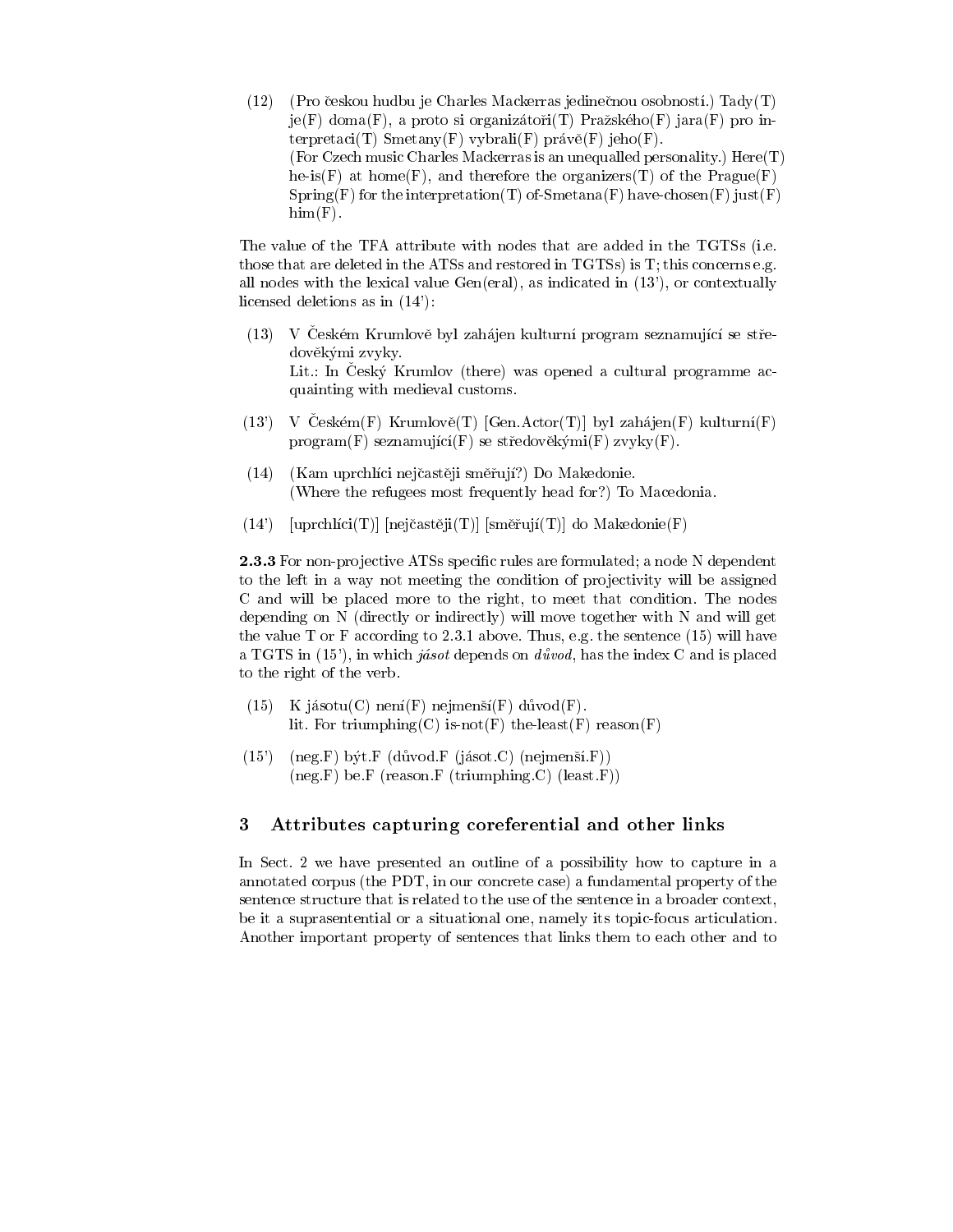the context of situation are the coreferential links. This issue actually reaches beyond the system of language, but we are believe that its treatment, even if a rather preliminary and tentative way, is a necessary ingredient of annotation schemata.

Let us illustrate the matter on ex. (16) with two successive sentences (a) and (b).

- (16) a. Rakouska vlada se rozhodla, ze bude vyvjet tlak na Prahu ve veci stavby jaderné elektrárny v Temelíně. The Austrian government decided that it will execute a pressure on Prague in the matter of building the nuclear power station in Temelin.
	- b. Rakouští představitelé dali jasně najevo, že otázku Temelína spojují s přijetím Česka do Unie. Austrian representatives have made it clear that they connect the issue of Temelin with the acceptance of Czechia to the Union.

The expression  $p\check{r}edstavitel\acute{e}$  (representatives) in (b) refers back to vláda (government) in (a); in other words, the expression vlada is an antecedent of predstavitele. The relation between the two expressions can be captured by a special attribute attached to each expression, the value of which would be the lexical value of its antecedent. However, it can be easily shown that this is not enough, see a slight modification of  $(16)$  in  $(17)$ :

- (17) a. Rakouska vlada se rozhodla, ze bude vyvjet tlak na prazskou vládu ve věci stavby jaderné elektrárny v Temelíně. The Austrian government decided that it will execute a pressure on Prague government in the matter of building the nuclear power station in Temelin.
	- Rakouští představitelé dali jasně na jevo, že otázku Temelína spob. jují s přijetím eska do Unie. Austrian representatives have made it clear that they connect the issue of Temelin with the acceptance of Czechia to the Union.

In  $(17)(b)$  the expression *predstavitele* (representatives) again refers back to vlada  $(goverment)$  in (a), but to the first rather than to the most recent occurrence of this expression. Therefore, in addition to the attribute capturing the lexical value of the antecedent we need also to register which occurrence of the antecedent is referred to; this can be ensured e.g. by putting the serial number of the antecedent as the value of another attribute attached to each node.

Sentence (16) brings about a still another problem: in TGTSs, new nodes are added in case of deletion of elements in the surface shapes of sentences . Thus, in the TGTS of  $(16)(a)$  the node [on.Fem] has to be restored as the Actor of the second clause (a similar situation obtains for the Actor of the second clause in  $(16)(b)$ , as indicated in  $(16')$ :

(16') a. Rakouska vlada se rozhodla, ze [on.ELID.Fem.Sg.Actor] bude vyvjet tlak na pražskou vládu ve věci stavby jaderné elektrárny v Temelíně.